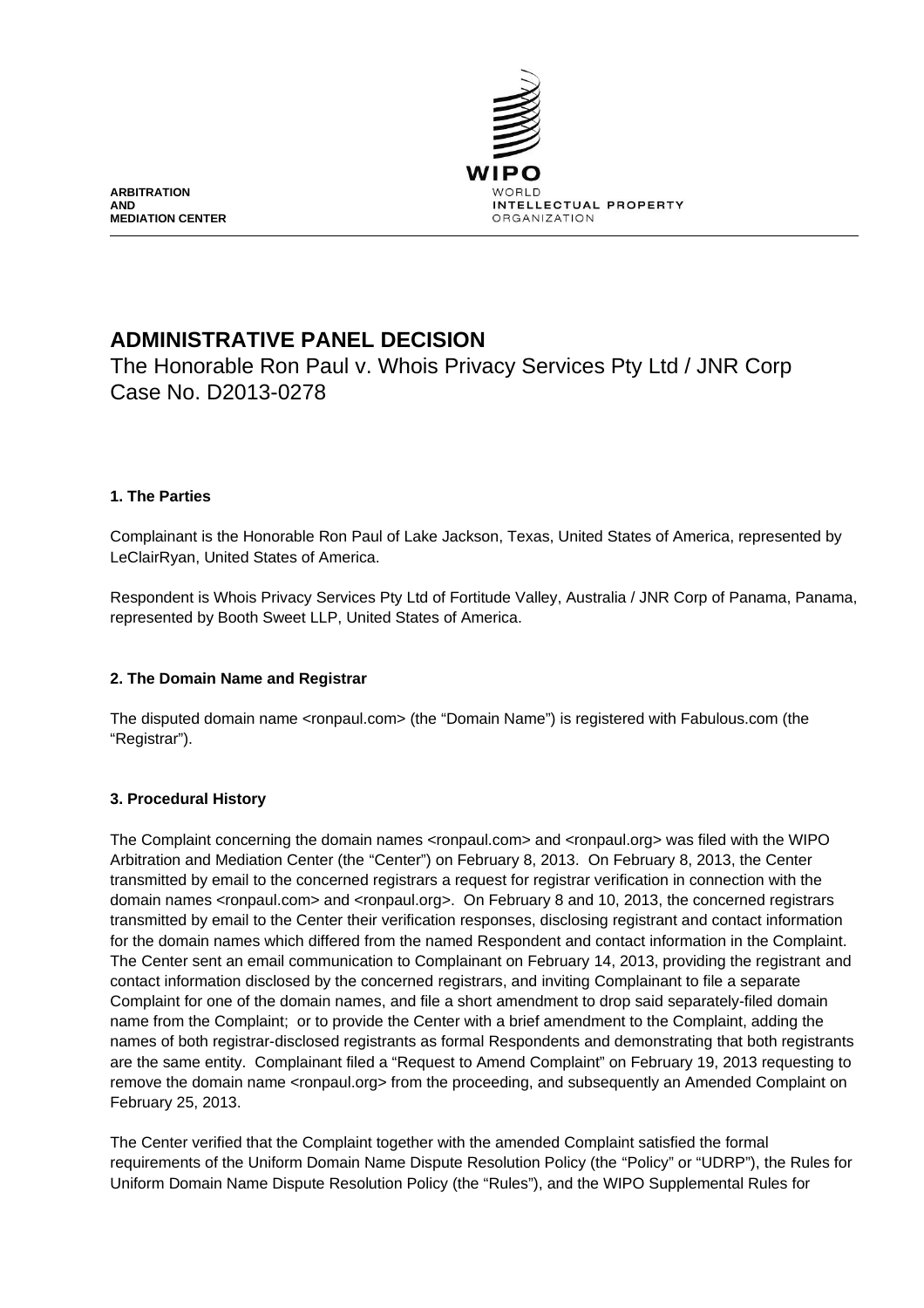#### page 2

Uniform Domain Name Dispute Resolution Policy (the "Supplemental Rules"). In accordance with the Rules, paragraphs 2(a) and 4(a), the Center formally notified Respondent of the Complaint, and the proceedings commenced February 28, 2013. In accordance with the Rules, paragraph 5(a), the due date for Response was March 20, 2013. The Response was filed with the Center on March 21, 2013.

The Center appointed Christopher S. Gibson, Jeffrey M. Samuels and Frederick M. Abbott as panelists in this matter on April 23, 2013. The Panel finds that it was properly constituted. Each member of the Panel has submitted the Statement of Acceptance and Declaration of Impartiality and Independence, as required by the Center to ensure compliance with the Rules, paragraph 7.

The Center acknowledged receipt of an Amicus Curiae submission on February 14, 2013 from L. Johnstone, noting that any consideration of this submission would be solely in the discretion of the Panel. In accordance with the Rules, paragraph 10(d), it is the responsibility of the Panel to determine the admissibility, relevance, materiality and weight of any evidence. The Panel has determined that it will not include consideration of this Amicus Curiae submission in its assessment of the instant case, because the submission does not possess sufficient relevance to the issues in dispute.

# **4. Factual Background**

Complainant Ron Paul is a former United States of America (hereafter "U.S." or "United States") Congressman and well-known political commentator, serving in the House of Representatives during different periods for the 14<sup>th</sup> and 22<sup>nd</sup> Congressional Districts of Texas. He is also a three-time candidate for President of the United States, and a leading spokesperson, in the political field, for issues such as limited government, low taxes, free markets, and monetary policies such as a return to the gold standard for the U.S. currency. Complainant has authored seven books, three of which have been New York Times Best Sellers.

In February 2008, Respondent obtained from a third-party company, WKF Corp., a lease of the Domain Name with an option to purchase it. In May 2008, after Senator McCain clinched the Republican nomination, Respondent launched its own website using the Domain Name. Respondent exercised the option to purchase the Domain Name in May 2011.

# **5. Parties' Contentions**

# **A. Complainant**

(1) **The Domain Name is Identical to Complainant's Trademark**: Complainant contends that he is the owner in the United States of the trademark, RON PAUL. His alleged common law rights in this trademark have arisen by virtue of its use in the United States, including a large volume of sales of his books. In promoting these books, Complainant's publishers have gone to great lengths to emphasize that Complainant is the author, with his name appearing prominently on the cover of each book, and his likeness appearing on the cover of several of them. His success in books sales is evidenced by three of his books being placed on The New York Times Best Seller List. Complainant further contends that an Internet search of the words, "Ron Paul," reveals that Complainant has had substantial amounts of unsolicited media coverage relating to his political campaigns, speeches and articles, as well as television appearances. Complainant argues that the RON PAUL mark has achieved secondary meaning associated with Complainant sufficient to establish common law trademark rights, and that such rights have been recognized in other similarly situated UDRP cases. Complainant further asserts that the Domain Name is identical to the RON PAUL trademark, as it incorporates the mark in its entirety, with the only difference being the addition of the suffix ".com". Complainant thus contends that the requirements of paragraph 4(a)(i) of the Policy are satisfied.

(2) **Respondent has No Rights or Legitimate Interest in the Domain Name**: Complainant states that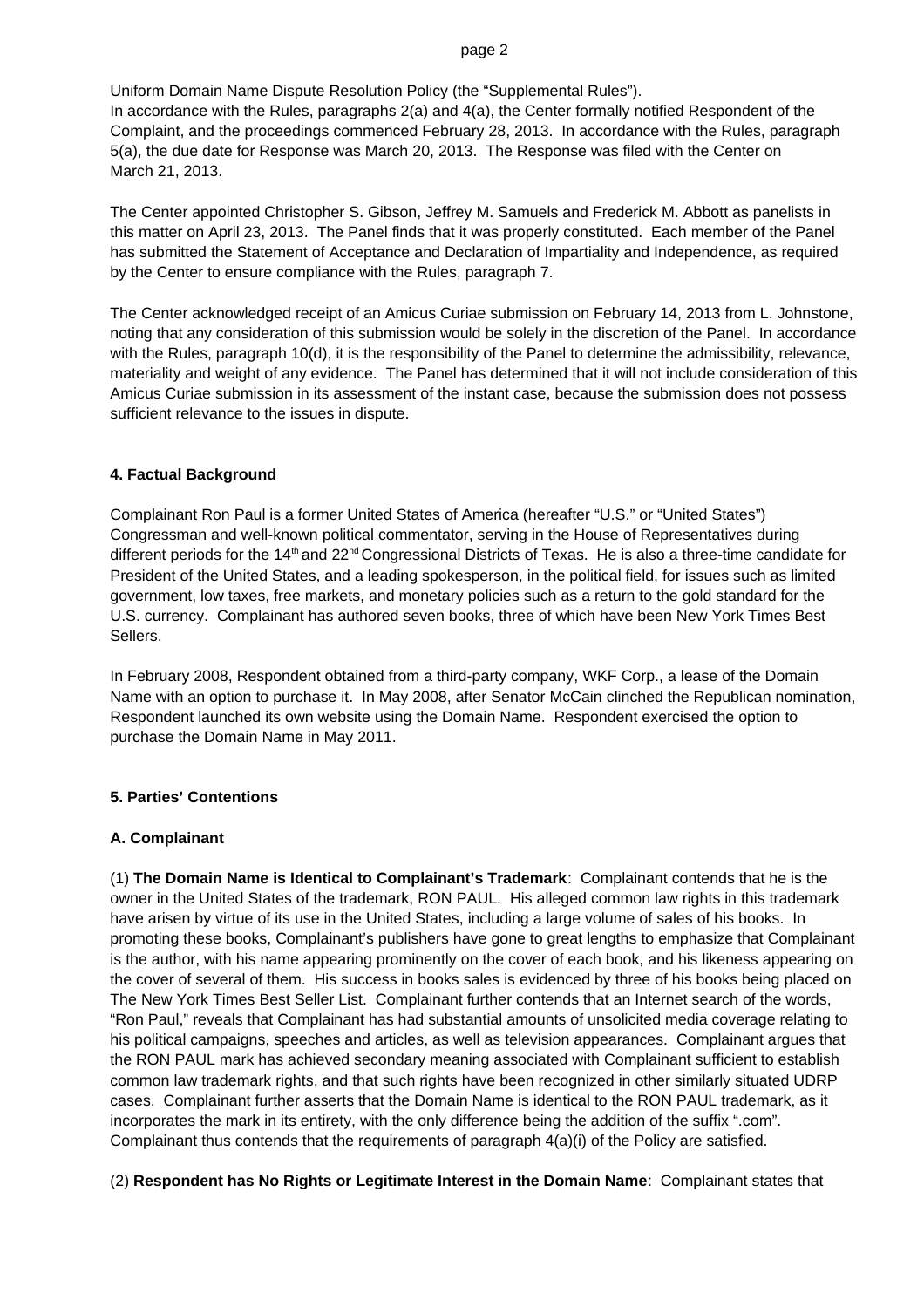Respondent can demonstrate no legitimate purposes for registering the Domain Name. Complainant's alleged RON PAUL trademark has become synonymous with Complainant and his books, articles, public appearances and political commentary. Complainant has no relationship with Respondent and has not authorized Respondent to use the RON PAUL name or mark. There is no suggestion that Respondent is commonly referred to by the name Ron Paul. Correspondence at different times with Respondent identified him as "George R" (his email address) or "Tim Martin". Complainant argues that when a domain name is an individual's full name, evidence that the respondent has a different name is enough to make a *prima facie*  showing that the respondent is not commonly known by the domain name. Moreover, there is ample authority in UDRP cases to the effect that registration of a mark by an entity that has no relationship to the mark itself creates a strong presumption that the respondent lacks a legitimate interest in the domain name.

Complainant further states that there is no evidence that Respondent has used the Domain Name in connection with a *bona fide* offering of goods or services. Moreover, bad faith can be shown under the Policy where a respondent registers a domain name primarily for the purpose of selling it to the trademark owner or to be a competitor for consideration in excess of respondent's out-of-pocket expenses. Here, Complainant alleges that Respondent offered to sell the Domain Name to Complainant for USD 848,000. In response to an email from Complainant's representative inquiring whether Respondent would sell the Domain Name, the response stated in relevant part, "Yes, it's currently for sale for \$848,000. This is for the domain name only and does not include the website or other content…" According to Complainant, Respondent later offered to sell the Domain Name to Complainant for USD 250,000 and to provide the domain name <ronpaul.org> as a "free gift" with the purchase of the Domain Name. Complainant states that the demanded sale price was exorbitant, far in excess of Respondent's out-of-pocket registration costs and the Domain Name's fair market value, which Complainant appraised at USD 50,000. Complainant alleges that apart from registering the Domain Name, Respondent's only action in regard to the Domain Name was leasing it to a third party for a fee. This shows that Respondent registered the Domain Name (and the related domain name <ronpaul.org>) with the intention of selling them to Complainant for more than out-of-pocket costs.

Complainant also alleges that Respondent is using the Domain Name commercially and thus, is not making legitimate noncommercial or fair use of the domain name. In this case, Respondent is using the Domain Name commercially in three ways: (i) Respondent is leasing the Domain Name to a third-party for a fee; (ii) Respondent has offered to sell the Domain Name for exorbitant prices; and (iii) Respondent is selling "Ron Paul" merchandise on the website, including bumper stickers, t-shirts, posters, mugs, speakers, mousepads, shoes, ties, and other gear, as well as advertising on the site. Here, Respondent is not only advertising through the site, but also directly profiting from the Domain Name by selling ownership interests in the Domain Name.

(3) **Respondent Registered and is Using the Domain Name in Bad Faith**: Complainant contends that Respondent registered and is using the Domain Name in bad faith. Respondent registered the Domain Name in an attempt to force Complainant to pay an amount far in excess of registration costs to obtain the Domain Name. Thus, the Domain Name was registered primarily for the purpose of renting or selling it to Complainant or Complainant's competitors. The asking price of USD 848,000 (now USD 250,000) is far in excess of any out-of-pocket costs related to the Domain Name.

Further, although the Domain Name purports to be linked to a non-commercial fan site, it is clearly a pretext for commercial advantage. The Domain Name is being used to sell Ron Paul merchandise by third-party vendors competing directly with Complainant. It is well-established under the UDRP that registration of a domain name that is confusingly similar to a famous trademark by an entity that has no relationship to that mark is itself sufficient evidence of bad faith registration and use. Evidence of bad faith comes from Respondent's registration and use of the Domain Name to intentionally attract Internet users for commercial gain by creating a likelihood of confusion with Complainant's RON PAUL mark. In this case, Respondent must have known of Complainant's famous mark prior to registering the Domain Name. Respondent registered the Domain Name in order to suggest a connection between the Domain Name and Complainant.

Respondent is also exploiting the Domain Name by leasing it to a third-party for profit that also wishes to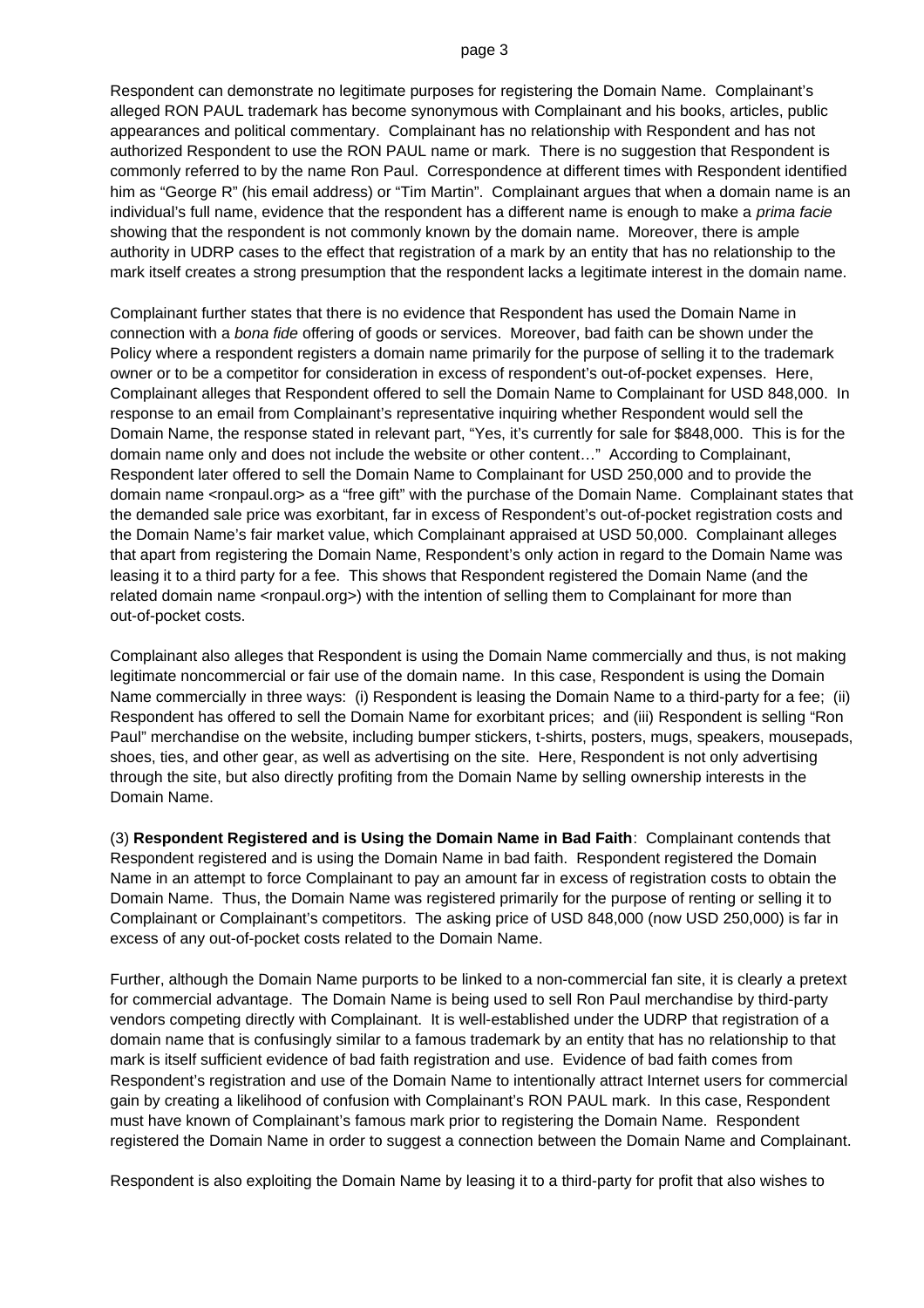#### page 4

commercially gain from the name. Internet users frequently look for a particular product or famous person by entering the name of that product followed by ".com". In this case, such a practice would lead users to Respondent's site, where they would find photos and videos of Complainant, as well as merchandise that is virtually identical to what Complainant sells. There is a high likelihood that users will be confused and believe that Complainant is the website's source, sponsor, or is some way affiliated with, or endorses, the site. If not for the likelihood of confusion, the rental value of the Domain Name would be significantly decreased.

In sum, Complainant urges it would be difficult to imagine a more compelling example of cybersquatting as that represented by Respondent's conduct in this case.

# **B. Respondent**

Respondent, JNR Corp., describes itself as a group of dedicated activists and independent grassroots supporters of Complainant's political ideals. Respondent claims that over the last five years, using the Domain Name, it expended over USD 120,000 and thousands of hours to build a political fan site to promote Complainant, his electoral campaigns, his political ideals, and a forum to develop a community of thousands of Ron Paul supporters.

According to Respondent, the Domain Name was first registered on November 13, 2000 by a third-party named Ron Paul (not the Complainant). When Complainant announced his candidacy for President in 2007, this third-party offered to sell the Domain Name to Complainant. Complainant's campaign asked the third-party to "donate" it instead. The third-party sold the Domain Name on eBay on January 30, 2008 to WKF Corp. for USD 25,000. Respondent asserts that Complainant was aware of the auction but chose not to bid. In February 2008, Respondent obtained from WKF Corp. a lease with an option to purchase the Domain Name. On taking control of the Domain Name, Respondent directed all Internet traffic to Complainant's official campaign website at <ronpaul2008.com>. In May 2008, after Senator McCain clinched the Republican nomination, Respondent launched its own website, providing blog posts and political discussions, focused primarily on interviews with, writings by, and articles about Complainant. Respondent states that it has taken the Domain Name from an empty domain to a website that includes 2,187 blog posts (including videos, articles, columns and commentaries),and more than 325,000 comments (forum posts) by users. It has significant user traffic, averaging 390,000 page loads and 248,000 unique visitors per month. Respondent exercised its option to purchase the Domain Name in May 2011. In 2013, Complainant solicited and rejected an offer to purchase the Domain Name from Respondent, instead initiating this proceeding.

Respondent urges that Complainant bears the burden of proof on each element under paragraphs 4(a)(i), (ii), and (iii) of the Policy and that Complainant has failed to satisfy this burden.

(1) **Complainant Failed to Establish Rights in a Trademark that is Identical or Confusingly Similar to the Domain Name**: Respondent contends that the Domain Name is effectively identical to Complainant's personal name, but Complainant has no registered trademark for his name. Without a registered trademark, Complainant can only satisfy paragraph 4(a)(i) by providing evidence of the accrual of common law trademark rights. However, the name in question needs to be used in trade or commerce as an identifier of goods or services to establish unregistered trademark rights for the purposes of the Policy.

Respondent asserts that merely having a famous name would not necessarily be sufficient to show common law trademark rights. To successfully assert such rights, the complainant must show that the name has become a distinctive identifier associated with the complainant or its goods or services. Relevant evidence of such "secondary meaning" includes length and amount of sales under the mark, the nature and extent of advertising, consumer surveys and media recognition. Here, Respondent argues that Complainant has not shown secondary meaning. The name "Ron Paul" designates a politician, not a source of goods or commercial services. Complainant presents no evidence of trademark use distinct from its use as the personal name of a politician. A politician's works are not consumer goods or services in the trademark sense. Most politicians do not use their names as source indicators, as trademark law requires; rather, they use their names to raise public awareness about particular issues and often in the context of a political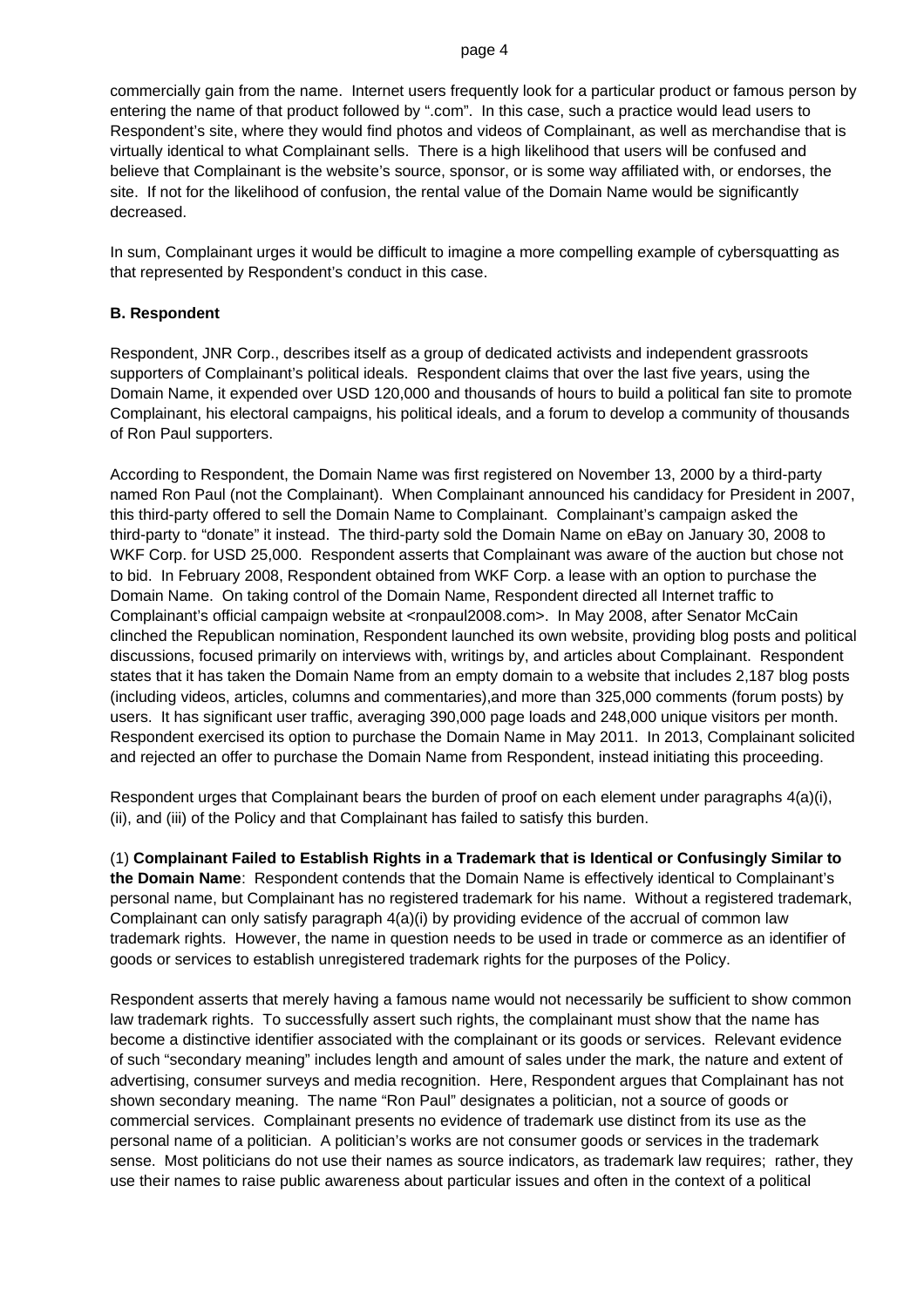campaign. Thus, according to Respondent, an elected official may claim trademark rights only for works outside his or her elected duties.

Respondent states that Complainant describes himself as "a well-known physician, author, political commentator and public speaker" and that "Ron Paul enjoys a national reputation in the United States as the premier advocate for liberty in American politics today." Respondent agrees with these points, but urges that Complainant has not shown, outside the political sphere, that his name has accrued secondary meaning in commerce for any specific goods or services. While Complainant contends, citing his own affidavit, that "the words 'Ron Paul' have become synonymous with Dr. Paul's political writings and discourse," Respondent responds that no favorable inference can be drawn from a naked allegation of a legal conclusion. Complainant has had substantial amounts of unsolicited media coverage relating to his political campaigns, speeches, articles, and television appearances, and, indeed, some of that coverage has come from Respondent's website. However, no evidence was furnished with the Complaint indicating that the name was used in these broadcasts or articles, or in any advertising, in a trade or service mark sense.

Respondent recognizes that Complainant has written seven books, each published while he was in Congress, and each adding to Complainant's political renown. But writing books does not make one's name a trademark as the source of those books. According to Respondent, an instructive UDRP case involved the complaint of the late Dr. Turkan Saylan, which was denied in relation to a domain name employing her personal name. Her renown did not come from use in commerce; instead, like Complainant, Dr. Saylan was an esteemed political, medical and humanitarian figure who won numerous prizes and other accolades, and also published numerous books, articles and other scholarly works. Dr. Saylan was not shown to be known for her writings as opposed to her humanitarian works. Likewise, Complainant has not shown that his books' success has accrued to his reputation and name as a commercial, rather than political, source. Because Complainant's name has not demonstrated accrued trademark rights, the Policy does not support transfer of the Domain Name.

(2) **Complainant Failed to Make a** *Prima Facie* **Showing that Respondent Lacks Rights or Legitimate Interests in the Domain Name**: Complainant has not disproved Respondent's rights or legitimate interests in the Domain Name. Respondent states that it is a group of committed activists and independent grassroots supporters of Complainant's political ideals. Respondent's use of the Domain Name is grounded in its rights and legitimate interests therein. Respondent used the Domain Name in connection with a *bona fide* offering of services long before receiving notice of this dispute. In February 2008, when Respondent began leasing the Domain Name, Respondent immediately redirected its traffic to Complainant's official Presidential campaign website. In May 2008, after Senator John McCain clinched the Republican nomination, Respondent launched its own website as an independent fan site, and ever since has offered constantly updated news, commentary, and discussions about Ron Paul. Complainant asserts that Respondent has no legitimate interest in the Domain Name because Complainant has not authorized Respondent to use the RON PAUL name. However, expressing support and devotion to Ron Paul's political ideals, which Respondent shares, is a legitimate interest that does not require Complainant's personal approval.

In response to Complainant's contention that registration of a mark by an entity with no relationship to the mark creates a strong presumption of lack of legitimate interest, Respondent urges it is well established that fan sites satisfy the "legitimate interest" prong under the Policy. Respondent's fan site fosters a strong relationship to Complainant. Respondent's legitimate interest in the Domain Name is even stronger than the interest supporting fan pages for cultural icons, because Ron Paul's importance is not just cultural but political and ideological. In expounding on that importance, the site associated with the Domain Name contributes to America's political discourse. Political speech is at the core of what the First Amendment is designed to protect. Respondent's website is a public service that receives the highest deference under U.S. constitutional standards. Because of that status, and the significant investment both Respondent and the public have made in developing the political discourse at Respondent's site, Respondent's rights override the minimal commercial value of the Domain Name in a case like this. Complainant mischaracterizes Respondent's site as "primarily a pretext for commercial advantage." Nothing but Complainant's rhetoric supports that false claim.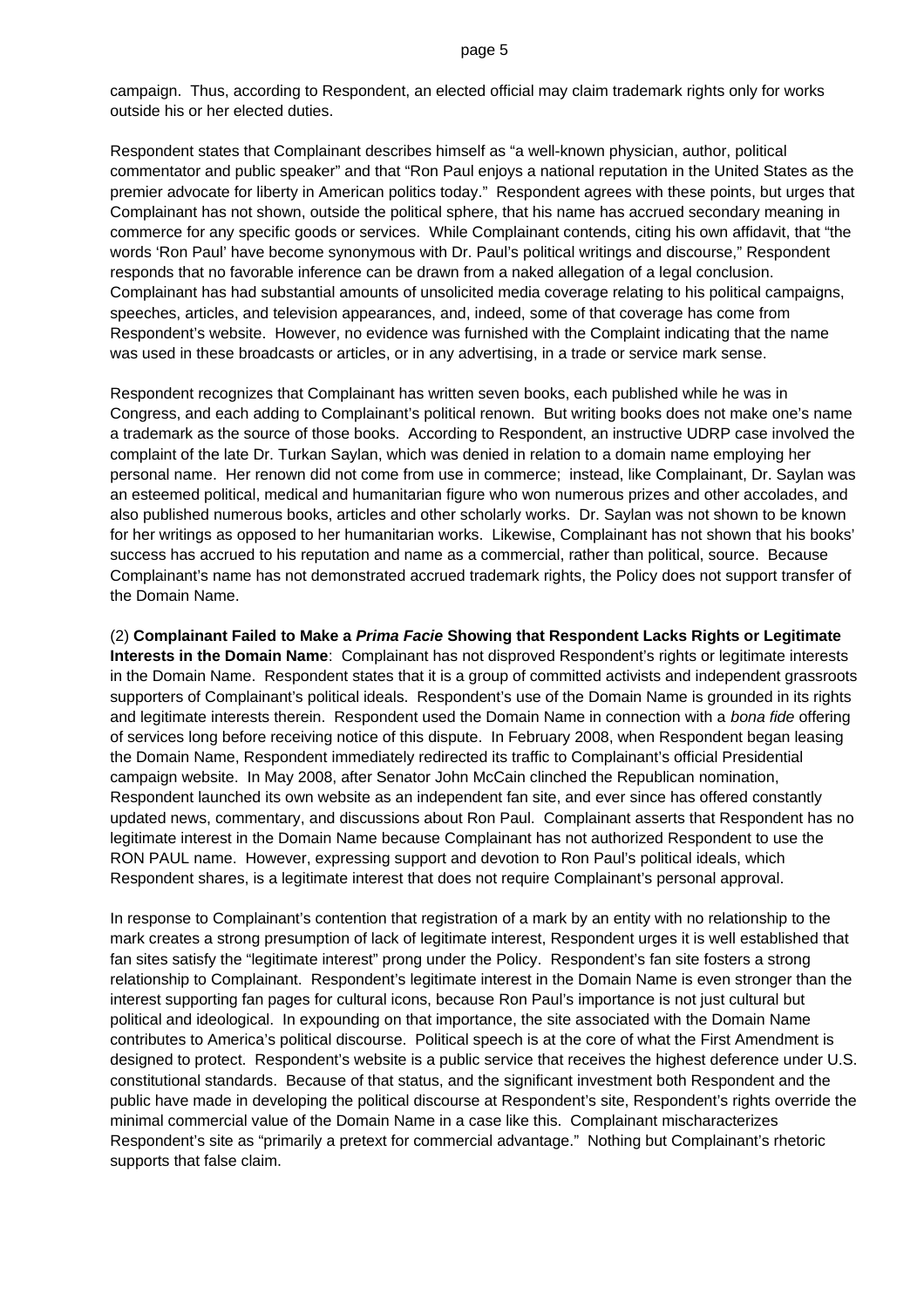Respondent asserts that it not only offers *bona fide* services as indicated above; it also uses the Domain Name in connection with a *bona fide* offering of merchandise that promotes Ron Paul, his candidacy for public office, and his message since April 2009. Items available for purchase at the site associated with the Domain Name contain supportive messages such as: "RON PAUL REVOLUTION"; "RON PAUL FOR PRESIDENT 2012"; and "I SUPPORT RON PAUL." The forum is primarily a noncommercial service and the products advertised and sold are ancillary to the website's primary purpose as a political forum. Some UDRP panels have recognized that a degree of incidental commercial activity may be permissible in certain circumstances (*e.g.*, where such activity is of an ancillary or limited nature or bears some relationship to the site's subject). Complainant has an interest in such publicity and his agents have expressed gratitude for the Respondent's exposure and support. Thus, Respondent has established a legitimate interest in the Domain Name by its connection with a *bona fide* offering of goods.

Respondent contends that legitimate interests are also demonstrated by Respondent making a legitimate noncommercial or fair use of the domain name, without intent for commercial gain to misleadingly divert customers or to tarnish the trademark. The question of fair use is "in the alternative" to a noncommercial use. Thus, even a commercial use that is also "fair" will satisfy paragraph 4(c)(iii) of the Policy. Respondent uses the Domain Name for a forum for political discourse about Ron Paul. Even if Complainant had rights in a RON PAUL trademark, Respondent asserts its use is a nominative fair use because Respondent is using the trademark to refer to the trademarked goods and services, and Respondent needs to use the mark in order for Internet users to understand the goods to which Respondent is referring. In addition to a political forum, the website has a store that features accessories and apparel that voice a political message promoting Ron Paul. However, Respondent argues the fact that it may profit from use of the Domain Name does not prevent establishing a nominative fair use defense, as that defense is not dependent on whether Respondent profits. Even if sales of political accessories and apparel constitute "commercial" activity, those offerings are ancillary to the active and widely used political forum on the website. Any "commercial" component to the website does not diminish Respondent's legitimate interest. But even assuming the offerings are both "commercial" and more than ancillary to the primary function of the website as a forum for political discourse, the sale of merchandise is nonetheless a nominative fair use under the Policy.

Respondent's use clearly meets the criteria for a nominative fair use as stated in a number of UDRP cases. First, Respondent is offering goods and services that promote Ron Paul. Second, the site sells only goods that promote Ron Paul. Third, the site goes far to dispel any confusion that Complainant might have a relationship to the website, including, among other distinguishing features, (1) a header graphic atop every page that explicitly identifies <ronpaul.com> as a "Fan Site"; (2) an express disclaimer at every page's footer that declares, "This website is maintained by independent grassroots supporters. It is not paid for, approved or endorsed by Ron Paul."; (3) another express disclaimer in the sidebar on every page; (4) a contact page, which reiterates in bold letters, "RonPaul.com is a grassroots-run 'Fan Site'--we have no direct contact with Ron Paul"; and (5) several means to contact Complainant through his campaign website, with repeated emphasis that Respondent's website "is not paid for, affiliated with, or endorsed by Ron Paul." Finally, there is no evidence that Respondent has attempted to "corner the market" of domain names to prevent Complainant from reflecting his alleged mark in a domain name. To the contrary, in 2008, Respondent offered to relinquish its option to buy the Domain Name. In 2013, Respondent offered to give Complainant the <ronpaul.org> domain for free. Respondent never offered either domain name for sale to anyone other than Complainant, and never offered them to Complainant until Complainant's associates and family members solicited Respondent to make an offer.

Respondent has put significant investments of labor, time and money into the site associated with the Domain Name. Nonetheless, Respondent offered the Domain Name to Complainant for almost USD 600,000 less than the prior owner's offer. In a classic bait-and-switch, after Complainant's associates asked Respondent to offer to sell the Domain Name, the Complaint construes the offer as evidence of bad faith. Respondent has made repeated good faith efforts to facilitate or negotiate an agreement to transfer the Domain Name to Complainant. No contrary evidence suggests that Respondent has attempted to prevent Complainant from reflecting his alleged mark in a domain name.

Respondent has never intended to misleadingly divert consumers. As discussed above, Respondent's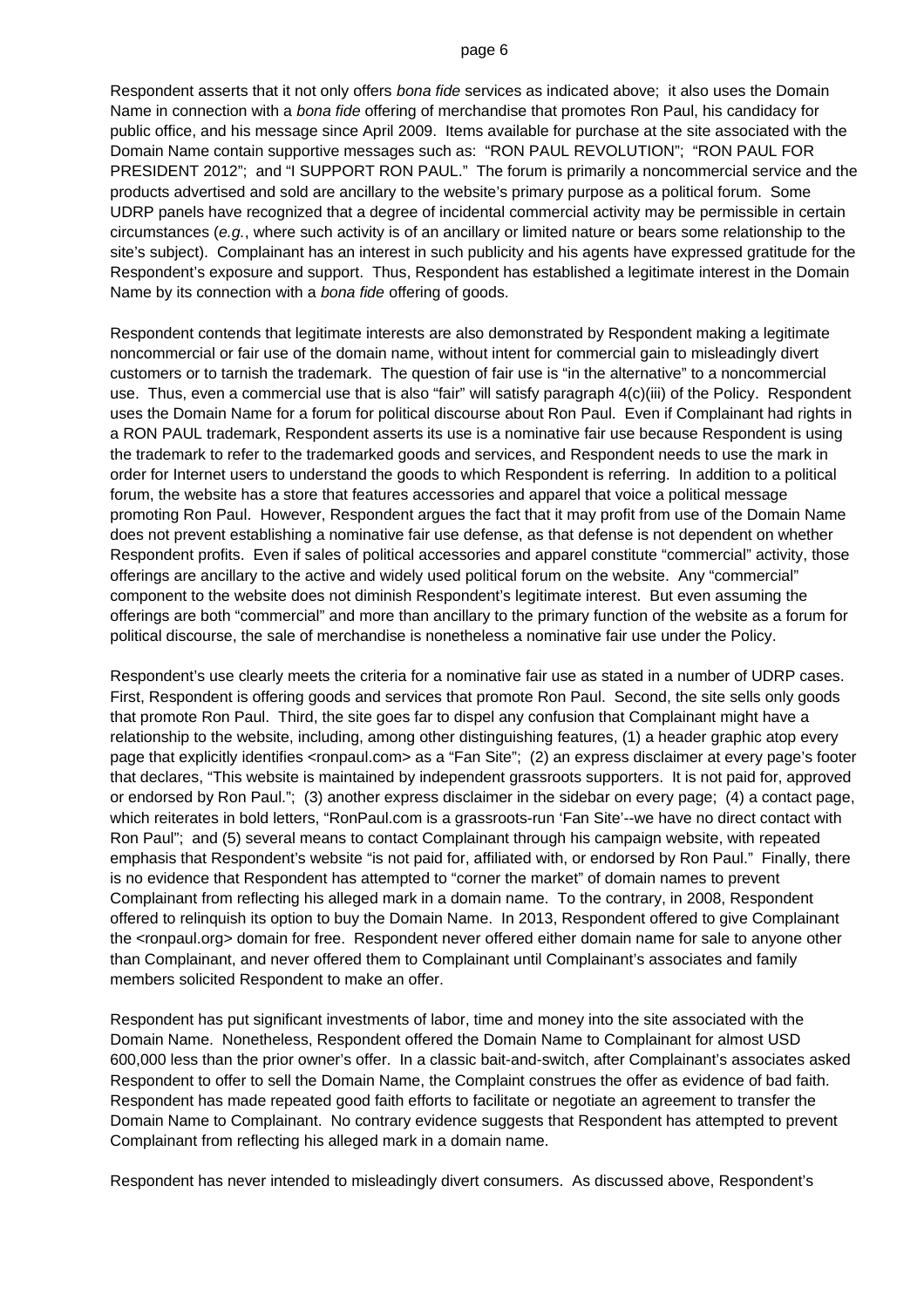website offers multiple prominent disclaimers. Nor did Respondent, a devoted supporter despite this proceeding, intend to "tarnish" Complainant or his alleged trademark. To the contrary, Complainant's inner circle showed gratitude for the benefits Respondent's political fan site bestowed.

(3) **The Domain Name was Not Registered, and is not Being Used, in Bad Faith**: Complainant has not shown that Respondent acquired the Domain Name primarily for the purpose of selling it. Respondent's consistent use of the Domain Name since February 2008 to broaden the reach of Complainant's message does not suggest that Respondent's purpose (primary or otherwise) was to profit from its sale. As Complainant admits, Respondent did not initiate contact with Complainant to sell the Domain Name. Complainant's intermediaries contacted Respondent at least three times before Complainant made an offer. The first solicitation came in May 2008 from Jeff Frazee, national youth coordinator for Complainant's 2008 presidential campaign. Respondent informed Frazee of its lease and purchase option arrangement and stated, "we will gladly step back from our option and you could work out a deal with WKF Corp." On April 16, 2010, Complainant's political director and grandson-in-law solicited another offer. Again, Respondent informed Complainant's operative that Respondent did not (then) own the Domain Name. Respondent checked with the owner WKF, and offered to forward WKF's response to Complainant's operative. On January 11, 2011, Complainant's representative Chris Younce emailed WKF to ask for an offer. WKF offered the domain for USD 848,000. Younce declined, citing "a GoDaddy appraisal that puts [the price] significantly less than that."

In May 2011, Respondent exercised its option to purchase the Domain Name from WKF. Nearly two years later and five years after Respondent began operating the Domain Name, Complainant stated in a radio interview on January 9, 2013, "Unfortunately, I didn't have RonPaul.com, so I'm going to have to have RonPaulsHomepage.com." Soon after, several supporters and agents of Complainant emailed Respondent to urge some sort of sale or transfer of the Domain Name. Between January 9 and 12, 2013, several of Complainant's associates asked Respondent to make an offer to sell. Respondent offered to sell the Domain Name, plus a mailing list of 170,000 names, to Complainant for USD 250,000. Alternatively, Respondent offered to give Complainant another domain name, <ronpaul.org>, for free. Complainant's only counteroffer was this proceeding, in which he depicts Respondent's solicited, genuine offer as evidence of bad faith.

Evidence that Respondent offered the Domain Name for sale is not compelling because Respondent only considered selling the Domain Name after being contacted by Complainant, who requested an offer from Respondent. Furthermore, offering to sell a domain name is insufficient to amount to bad faith under the Policy, because the domain name must be registered primarily for the purpose of selling it to the owner of trademark for an amount in excess of out-of-pocket expenses. Respondent's use of the Domain Name since February 2008 demonstrates Respondent neither leased nor purchased it primarily to transfer it. Therefore, Complainant cannot show that Respondent registered the Domain Name in bad faith. Similarly, there is no evidence that Respondent has engaged in a pattern of preventing Complainant from using his alleged mark in a domain name. Respondent offered to give Complainant <ronpaul.org> free of charge, and attempted to facilitate Complainant's acquisition of the Domain Name, having secured the domain names to keep them within the Ron Paul community when Complainant showed no interest in doing so for himself.

Complainant asserts that "the domain name is being leased to a third party who is in competition with Complainant." Respondent and Complainant are not competitors; Complainant supplies no evidence that he sells anything but books, while Respondent's store offers accessories and apparel. All evidence suggests that Respondent acquired the Domain Name primarily to aid, not disrupt, Complainant's campaign and causes. Complainant's misperception that he is competing with Respondent is not evidence of bad faith

Panels have frequently found good faith use where the respondent used the domain name for a fan site. Complainant worries that some individuals may browse to the Domain Name and "find photos and videos of Complainant [producing] a high likelihood that users will be confused and believe that Complainant is the website's source, sponsor, or is some way affiliated with or endorses the website." This argument is overboard, sweeps against all fan sites generally, and has been rightly rejected. The prominent disclaimers on every page of Respondent's website make Complainant's claims of potential confusion unsustainable.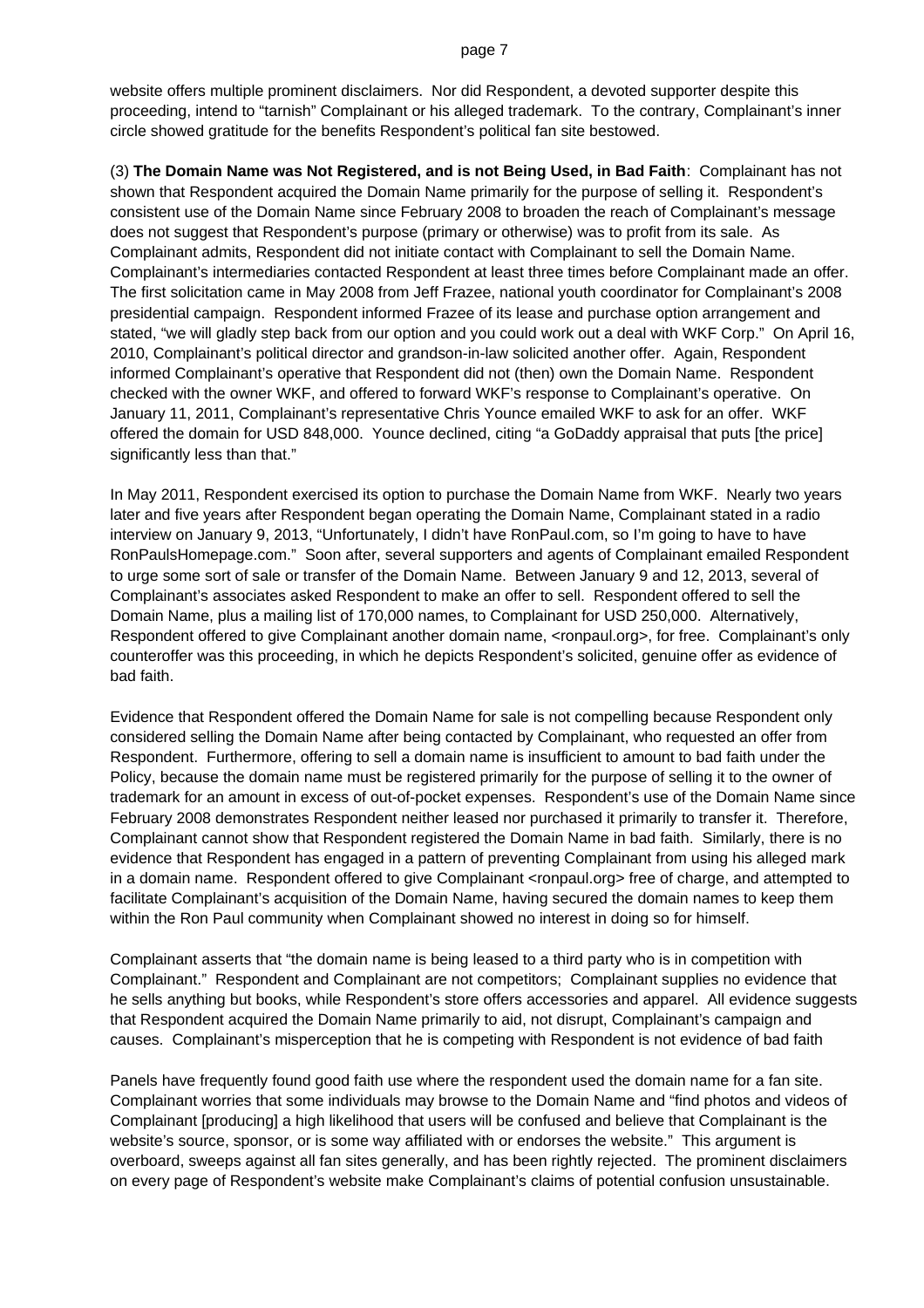Redirecting traffic to an unendorsed site does not show bad faith. In fact, the evidence indicates that Complainant did endorse Respondent's website. At least twice, Complainant's confederates sent Respondent accolades for his contribution to the campaign. UDRP panels generally consider this as strong evidence against a finding of bad faith. The evidence against bad faith is especially strong when Complainant acquiesced in Respondent's use of the Domain Name for five years.

Respondent's free speech website has never shown bad faith. As a general proposition, the same facts establishing fair use and the exercise of free speech negate a finding of bad faith intent. By submitting evidence that the Domain Name is being used in connection with a free speech website, Respondent has effectively foreclosed the Complainant's ability to prove bad faith." For the foregoing reasons, Respondent has established its good faith use.

Finally, Respondent urges that the Complaint should be dismissed because this dispute is beyond the scope of the UDRP. UDRP proceedings are limited in scope and dismissal is appropriate where the complaint does not address the narrow area of abusive domain name registrations. By contrast, Respondent contends that the real reason for the filing of this Complaint is that Complainant would now like to force Respondent to give up the fan site so that Complainant can use it himself. That is not the purpose of the UDRP.

Complainant concluded his argument saying, "[I]t would be difficult to imagine a more compelling example of cybersquatting as that represented by Respondent's conduct here." However, Respondent is not a cybersquatter, but a spurned supporter. In this UDRP proceeding, Ron Paul has acted much like the people he routinely condemns in political speeches and interviews. He launched an unprovoked, unilateral action against his supporters instead of engaging in diplomacy and free-market negotiations. He availed himself of WIPO, a United Nations agency, after condemning, opposing, and working against the international body throughout his career. He misappropriated and misrepresented Respondent's confidential letter, instead of respecting the sanctity of private communications and encouraging voluntary interaction between individuals. The Panel should reject Complainant's misuse of the Policy

### **6. Discussion and Findings**

As has been recited in many UDRP decisions, in order to succeed in its claim, Complainant must demonstrate that the three elements enumerated in paragraph 4(a) of the Policy have been satisfied. These elements are that:

- (i) the Domain Name registered by Respondent is identical or confusingly similar to a trademark or service mark in which Complainant has rights;
- (ii) Respondent has no rights to or legitimate interests in respect of the Domain Name; and
- (iii) Respondent has registered and is using the Domain Name in bad faith.

### **A. Identical or Confusingly Similar**

Complainant claims common law trademark rights in his name, RON PAUL, and that the Domain Name is identical to this mark. Respondent acknowledges that the Domain Name is effectively identical to Complainant's name, but contests whether Complainant has acquired unregistered trademark rights.

In order to establish common law trademark or service mark rights in a personal name, it is necessary for the party asserting such rights to demonstrate that the name has been used to identify goods or services in commerce, and that the public associates the personal name with a good or service provided by the person identified by the name. See *Mercury Radio Arts, Inc. and Glenn Beck v. Isaac Eiland-Hall,* WIPO Case No. D2009-1182. Complainant has provided evidence of sales of his seven books, three of which made The New York Times Best Seller List. In promoting these books, Complainant asserts that his publishers emphasized that Complainant was the author, with his name appearing prominently on the cover of each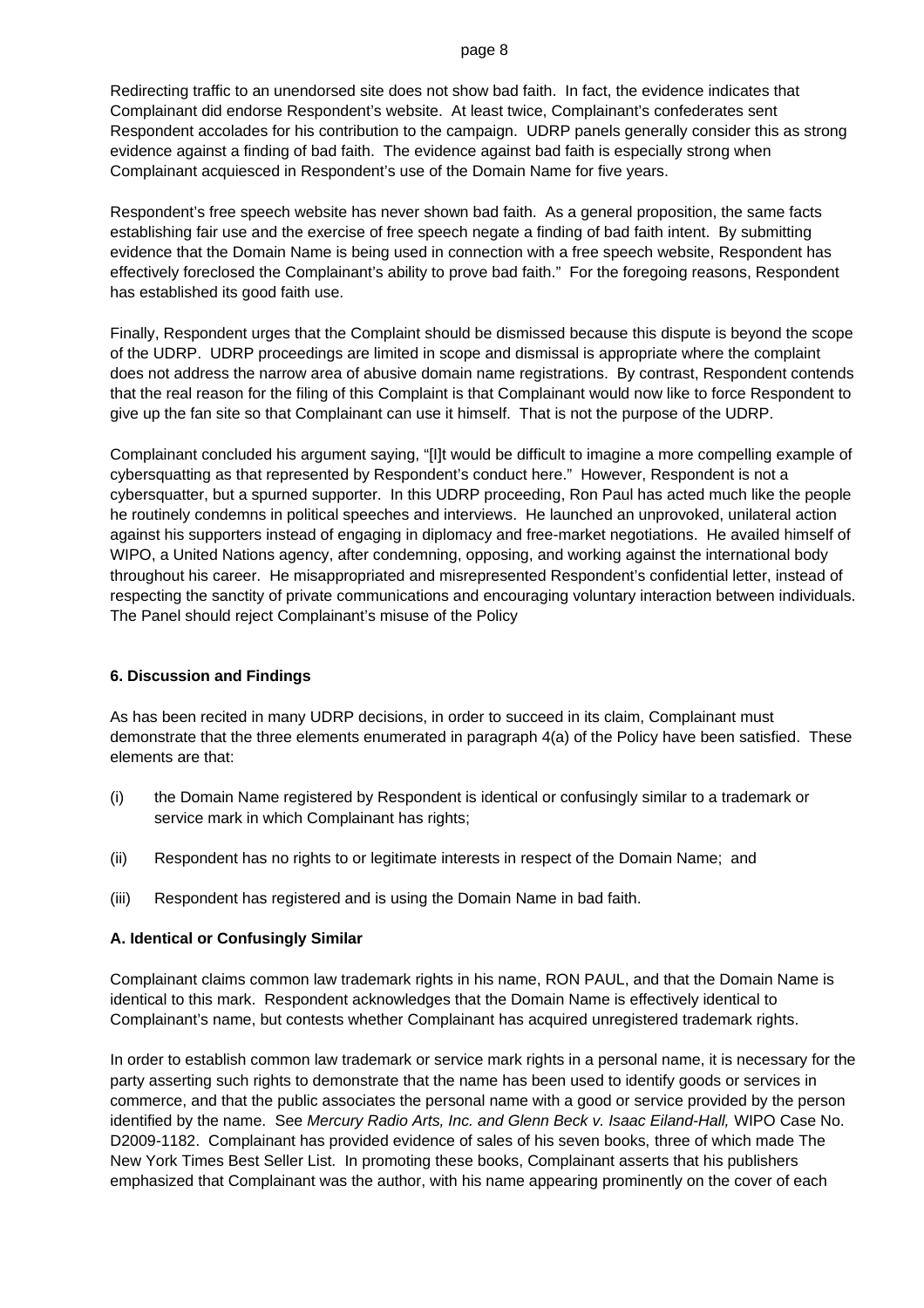book and his likeness appearing on several of them. Complainant has also received substantial amounts of unsolicited media coverage relating to his political campaigns, speeches and articles, as well as television appearances. There is also some evidence that he is currently doing a radio show. By virtue of these activities, Complainant contends that the RON PAUL mark has achieved secondary meaning associated with Complainant sufficient to establish common law trademark rights.

As discussed above, Respondent asserts that being famous is not necessarily sufficient to demonstrate common law trademark rights. Moreover, Complainant has not shown, outside the political sphere, that his name has acquired secondary meaning in commerce for any specific goods or services. While Respondent recognizes that Complainant has written seven books, each of which was published while he was in Congress, Complainant has not shown that his books' success has accrued to his reputation and name as a commercial, rather than political, source. Hence, Respondent maintains that the name "Ron Paul" designates a politician, not a source of goods or commercial services. See*, e.g., Convergència Democràtica de Catalunya v. ar mas*, WIPO Case No. DTV2003-0005 (denying complaint where the complainant's personal name "is used in a political context, but not in commerce to distinguish goods or services").

The Panel considers that it is not necessary to reach the question of whether Complainant has acquired common law trademark rights in his personal name. The Panel recognizes that Complainant very recently retired from his position as a Congressman and signed with the speakers' bureau, the Greater Talent Network. Thus, this question of common law rights in his name might further evolve over time. However, the Panel determines that it is appropriate to decide this case on other grounds, as discussed below.

### **B. Rights or Legitimate Interests**

The overall burden of proof on this element rests with Complainant. However, it is well established that once a complainant establishes a *prima facie* case that a respondent lacks rights or legitimate interests in a domain name, the burden shifts to respondent to rebut complainant's contentions.

Here, Complainant's *prima facie* showing included the following submissions: (i) confirming that Complainant has no relationship with Respondent, did not authorize Respondent to use the "Ron Paul" name or mark, and that Respondent is not commonly referred to by the name "Ron Paul"; (ii) contending that Respondent registered the Domain Name primarily for the purpose of selling it to Complainant for consideration in excess of Respondent's out-of-pocket expenses, supported by evidence that Respondent offered to sell the Domain Name to Complainant for a very high price; and (iii) evidence that Respondent is using the Domain Name commercially and thus, is not making legitimate noncommercial or fair use of it. In particular, that Respondent uses the Domain Name commercially in three ways, by leasing the Domain Name to a third-party for a fee, by offering to sell it for exorbitant prices, and by selling "Ron Paul" merchandise on the website linked to the Domain Name.

The Policy enumerates several ways in which a respondent may rebut a complainant's *prima facie* showing and demonstrate rights or legitimate interests. Any of the following circumstances, in particular but without limitation, if found by the Panel to be proved based on its evaluation of all evidence presented, shall demonstrate Respondent's rights or legitimate interests in the Domain Name for purposes of paragraph 4(a) (ii) of the Policy:

"(i) before any notice to you of the dispute, your use of, or demonstrable preparations to use, the domain name or a name corresponding to the domain name in connection with a *bona fide* offering of goods or services; or

(ii) you (as an individual, business, or other organization) have been commonly known by the domain name, even if you have acquired no trademark or service mark rights; or

(iii) you are making a legitimate noncommercial or fair use of the domain name, without intent for commercial gain to misleadingly divert consumers or to tarnish the trademark or service mark at issue." (Policy, paragraph 4(c))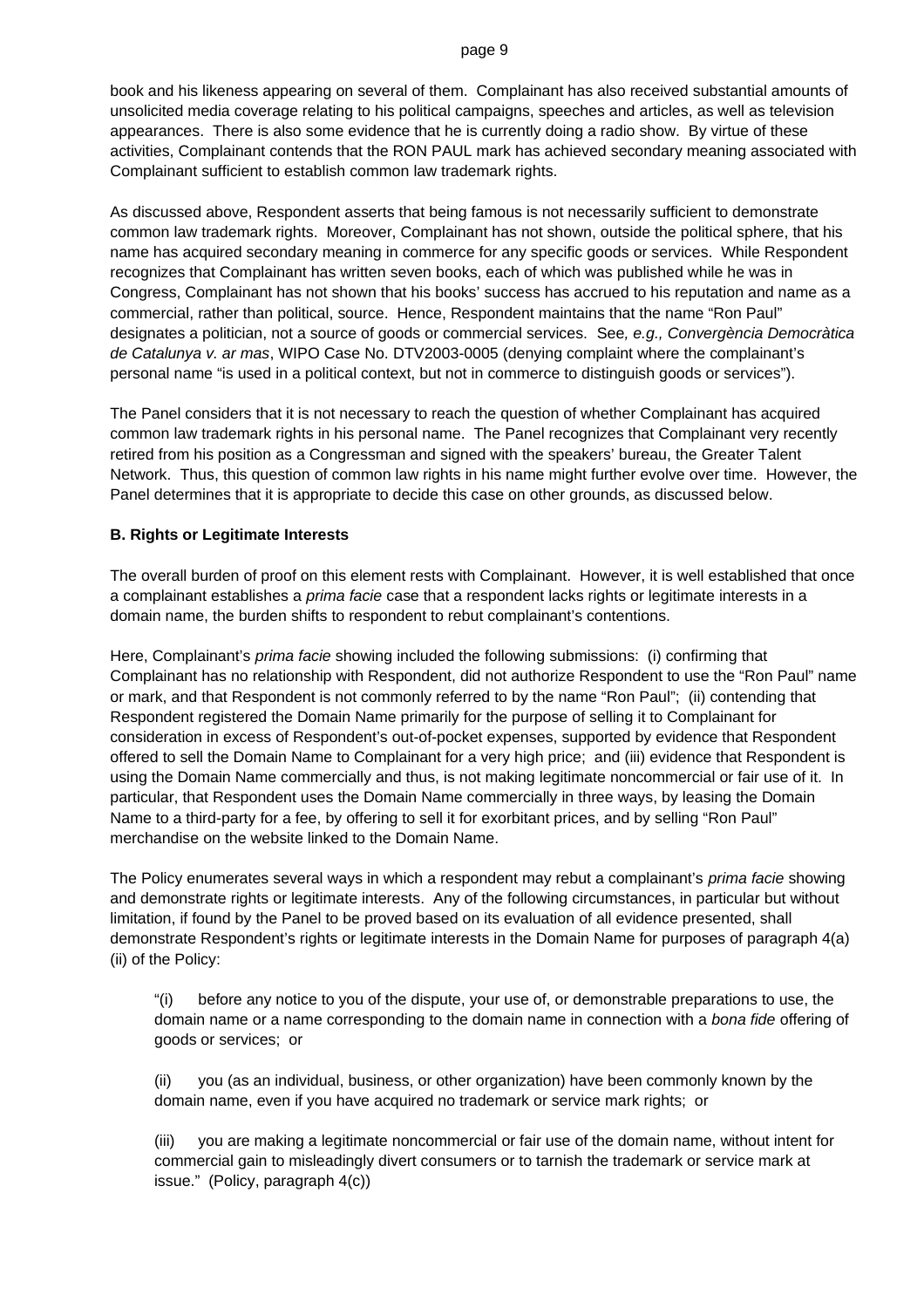Respondent relies on paragraphs (i) and (iii) above to successfully rebut Complainant's submissions and to establish its rights or legitimate interests in the Domain Name. Respondent first explains that although it initially leased the Domain Name from a third-party commencing in 2008, it has owned the Domain Name since May 2011. There is no other evidence in relation to the issue of leasing the Domain Name to any third-party, as alleged by Complainant.

At the core of Respondent's arguments is that, well before the dispute arose, Respondent has been operating an independent and legitimate fan site linked to the Domain Name. At least from May 2008, when Respondent launched its fan site, the evidence indicates that Respondent has offered updated news, commentary, and discussions about Ron Paul, while serving as a forum for his followers. As Respondent puts it, expressing support and devotion to Ron Paul's political ideals is a legitimate interest that does not require Complainant's authorization or approval. Moreover, Respondent's legitimate interest in the Domain Name is strong because the site provides a place for political speech, which is at the heart of what the United States Constitution's First Amendment is designed to protect.

In this way, the Panel is persuaded by Respondent's arguments and evidence that Respondent is making a legitimate noncommercial or fair use of the Domain Name, without intent for commercial gain to misleadingly divert consumers or to tarnish any trademark at issue. Moreover, Respondent has submitted evidence that there are multiple, very clear disclaimers on its website to indicate that the site is not Complainant's official site. In regards to Complainant's arguments that Respondent's site is actually a "pretext for commercial advantage", the Panel finds Respondent's website is primarily a noncommercial service, while the products advertised and sold are ancillary to the site's primary purpose as a source of news and information about Ron Paul, and serving as political forum. Moreover, Respondent's use meets the criteria for a nominative fair use, as stated in a number of UDRP cases. See *National Association for Stock Car Auto Racing, Inc. v. Racing Connection / The Racin' Connection, Inc.*, WIPO Case No. D2007-1524 (applying the factors set out in *Oki Data Americas, Inc. v. ASD, Inc.,* WIPO Case No. D2001–0903). Respondent is offering goods and services that promote Ron Paul and sells only goods that promote Ron Paul. The site goes far to dispel any confusion that Respondent might have a relationship to Complainant, including use of multiple, prominently placed disclaimers. Finally, there is no evidence that Respondent has attempted to corner the market of domain names to prevent Complainant from reflecting his alleged RON PAUL mark in a domain name. To the contrary, the evidence indicates that in 2008, Respondent offered to relinquish its option to buy the Domain Name. More recently, in 2013 Respondent offered to give Complainant the <ronpaul.org> domain name for free.

Complainant has alleged that Respondent registered the Domain Name primarily for the purpose of selling it to Complainant for consideration in excess of Respondent's out-of-pocket expenses. However, the evidence of use of the Domain Name from May 2008 as a legitimate fan site indicates otherwise. It is clear that Complainant solicited the offer, which it finally received from Respondent in January 2013, through repeated entreaties over the years. While finally offering the Domain Name (plus a mailing list of 170,000 names) to Complainant for USD 250,000, Respondent also offered, alternatively, to provide Complainant with the <ronpaul.org> domain name for free. Finally, it is evident that Respondent has never attempted to sell the Domain Name to any third party, but instead has invested a good deal of time and energy to develop the website linked to the Domain Name.

On the whole, the Panel views Respondent's website as a legitimate fan site that does not seek to take unfair advantage of Complainant. The Panel thus determines that Respondent has, in the present circumstances, established that it is engaged in legitimate noncommercial or fair use of Complainant's personal name in the Domain Name. While there is evidence that Respondent may have earned income on sales of apparel and accessories promoting Ron Paul, the Panel does not believe this is sufficient commercial activity to change the balance of interests already addressed. See *Mercury Radio Arts, Inc. and Glenn Beck v. Isaac Eiland-Hall,* WIPO Case No. D2009-1182.

Because Complainant necessarily fails to prove that Respondent's conduct runs afoul of all three required elements under the Policy, the Panel need not further address the element of bad faith registration and use. The Panel notes, however, that the combination of political speech engaged in by Respondent and the